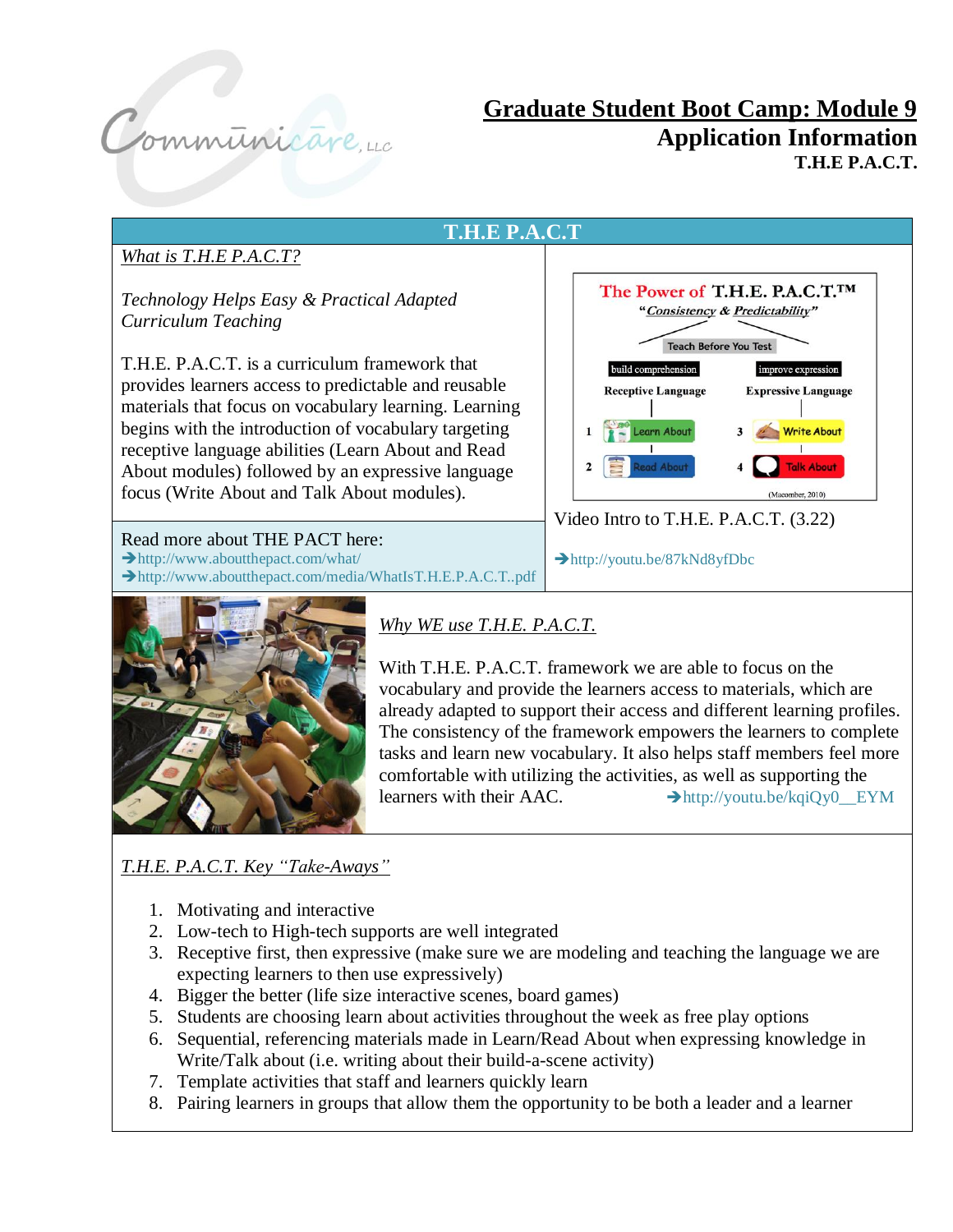

## **Graduate Student Boot Camp: Module 9 Application Information T.H.E P.A.C.T.**

### **Learn About**

- Learn about vocabulary to build word knowledge and meaning, along with comprehension of language concepts
- Motivating activities paired with new vocabulary



#### Some Learn About Activities:

- 1. Build-a-scene
- 2. Lotto/Bingo
- 3. Bowling for Vocabulary
- 4. Large Spinner
- 5. Vocabulary Game Board

## **Read About**

- Read about details, summary points, and paragraph-based content related to the vocabulary and language concepts to expand comprehension
- Reading at picture, word, sentence, or paragraph level with text-to-speech supports based on the learners' needs



#### Some Read About Activities:

- 1. Adapted Storyboard
- 2. Listen to a book
- 3. Repetitive Line book
- 4. Listen to a character map
- 5. Read a graph/timeline

## **Write About**

- Write about the vocabulary in brainstorming, composing, & editing lessons using a concrete visual form
- Learners are writing with their AAC system, use of pictures, word banks, handwriting, and sentence starters



- Some Write About Activities:
	- 1. Character Analysis/Storyboard
	- 2. Build an Idea Map
	- 3. Complete a Sentence
	- 4. Compete a timeline/graph
	- 5. Word Toss